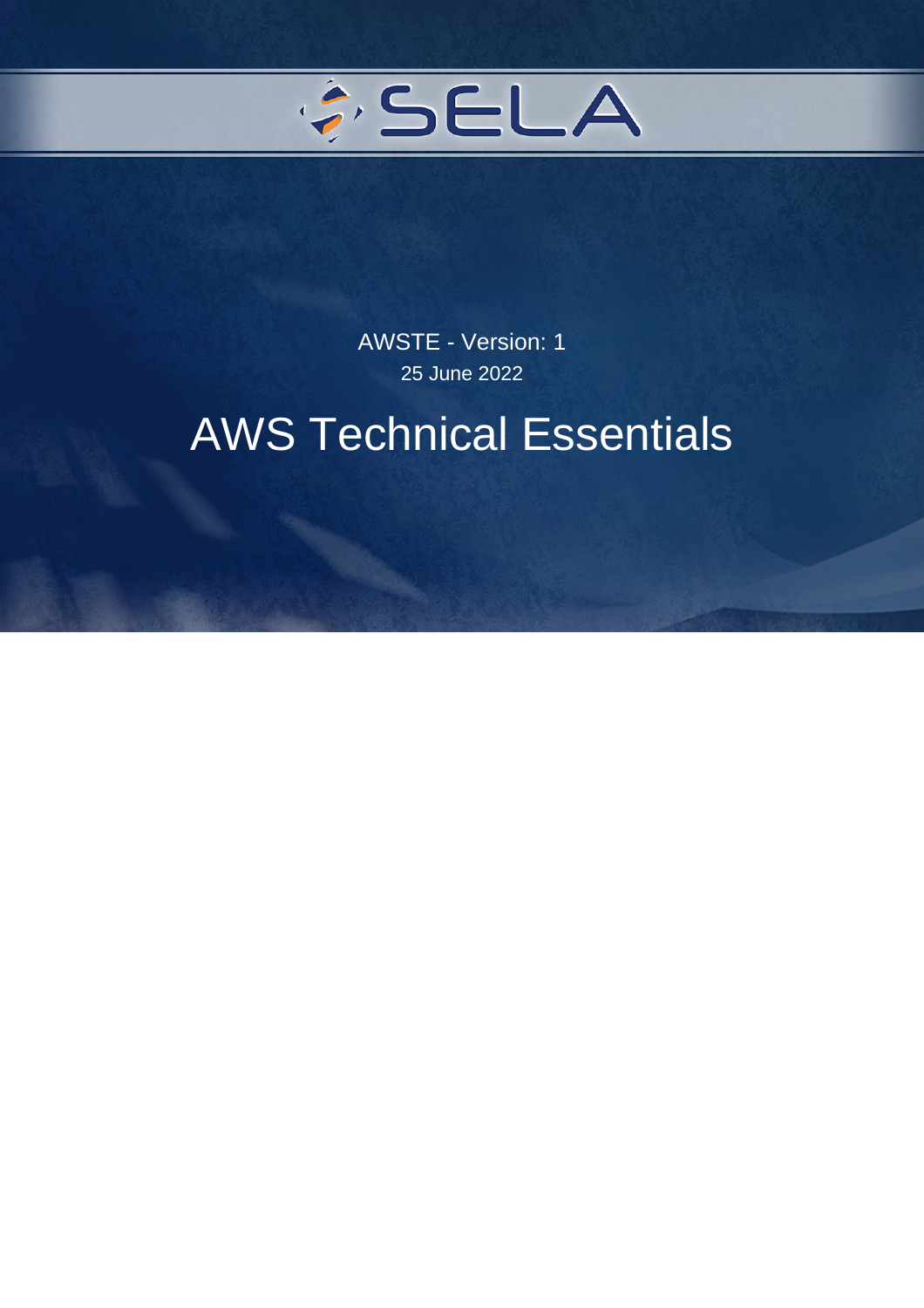

# AWS Technical Essentials

AWSTE - Version: 1

## **1 days Course**

#### Description: Ī

AWS Technical Essentials introduces you to essential AWS services and common solutions. The course covers the fundamental AWS concepts related to compute, database, storage, networking, monitoring, and security. You will start working in AWS through hands-on course experiences. The course covers the concepts necessary to increase your understanding of AWS services, so that you can make informed decisions about solutions that meet business requirements. Throughout the course, you will gain information on how to build, compare, and apply highly available, fault tolerant, scalable, and cost-effective cloud solutions.

#### Intended audience: ľ

Individuals responsible for articulating the technical benefits of AWS services to customers, Individuals interested in learning how to get started with AWS, SysOps administrators, Solutions architects, Developers

#### Prerequisites: L.

IT experience

Basic knowledge of common data center architectures and components (servers, networking, databases, applications, and so on) No prior cloud computing or AWS experience required

#### Objectives: Ĭ

- Describe terminology and concepts related to AWS services
- Navigate the AWS Management Console
- Articulate key concepts of AWS security measures and AWS Identity and Access Management (IAM)
- Distinguish among several AWS compute services, including Amazon Elastic Compute Cloud (Amazon EC2), AWS Lambda, Amazon Elastic Container Service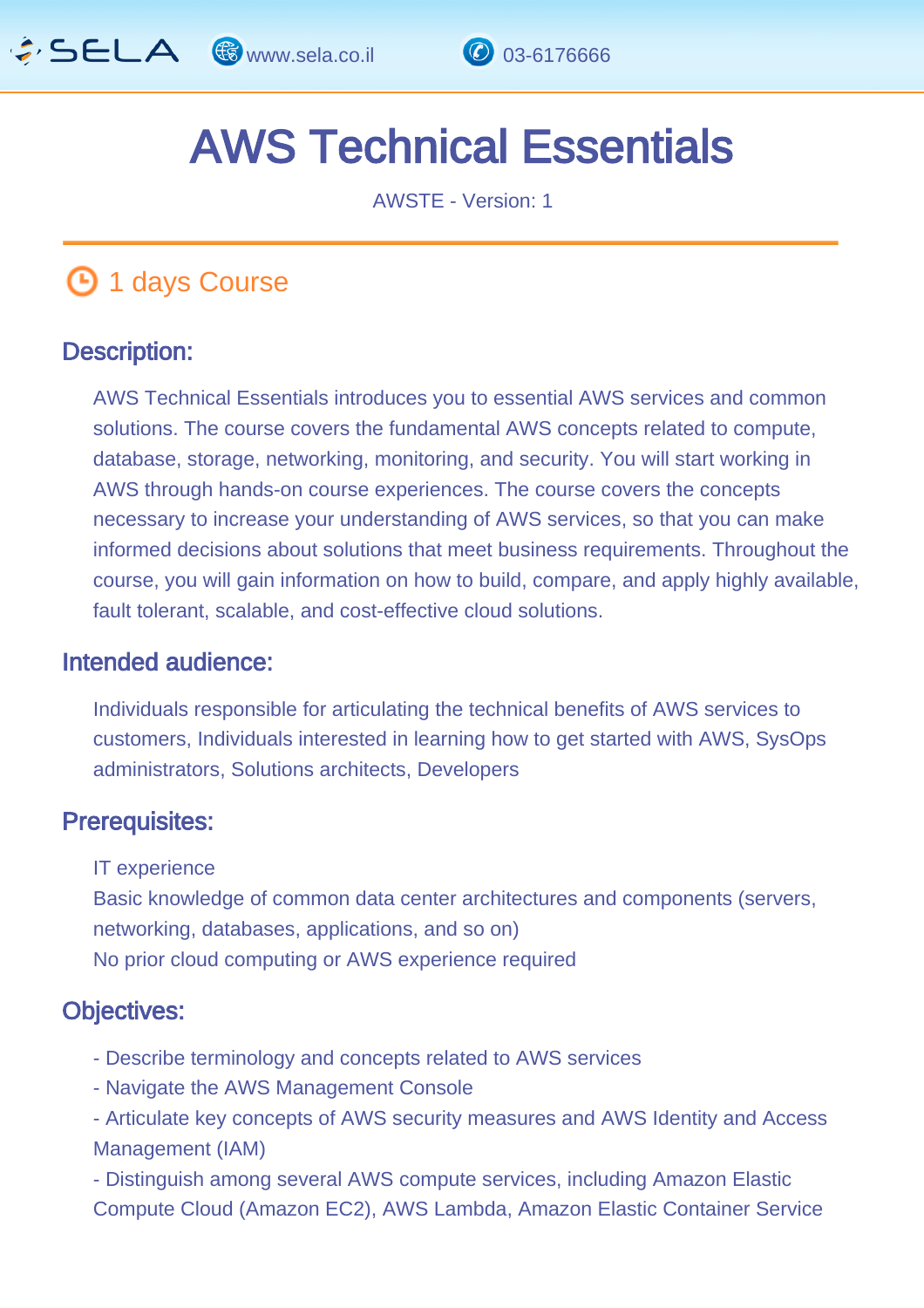

- (Amazon ECS), and Amazon Elastic Kubernetes Service (Amazon EKS)
- Understand AWS database and storage offerings, including Amazon Relational
- Database Service (Amazon RDS), Amazon DynamoDB, and Amazon Simple Storage Service (Amazon S3)
- Explore AWS networking services
- Access and configure Amazon CloudWatch monitoring features

#### Topics: J.

### Module 1: Introduction to Amazon Web Services

- Introduction to AWS Cloud
- Security in the AWS Cloud
- Hosting the employee directory application in AWS

## Module 2: AWS Compute

- Compute as a service in AWS
- Introduction to Amazon Elastic Compute Cloud
- Amazon EC2 instance lifecycle
- AWS container services
- What is serverless?
- Introduction to AWS Lambda
- Choose the right compute service

## Module 3: AWS Networking

- Networking in AWS
- Introduction to Amazon Virtual Private Cloud (Amazon VPC)
- Amazon VPC routing
- Amazon VPC security

## Module 4: AWS Storage

• AWS storage types